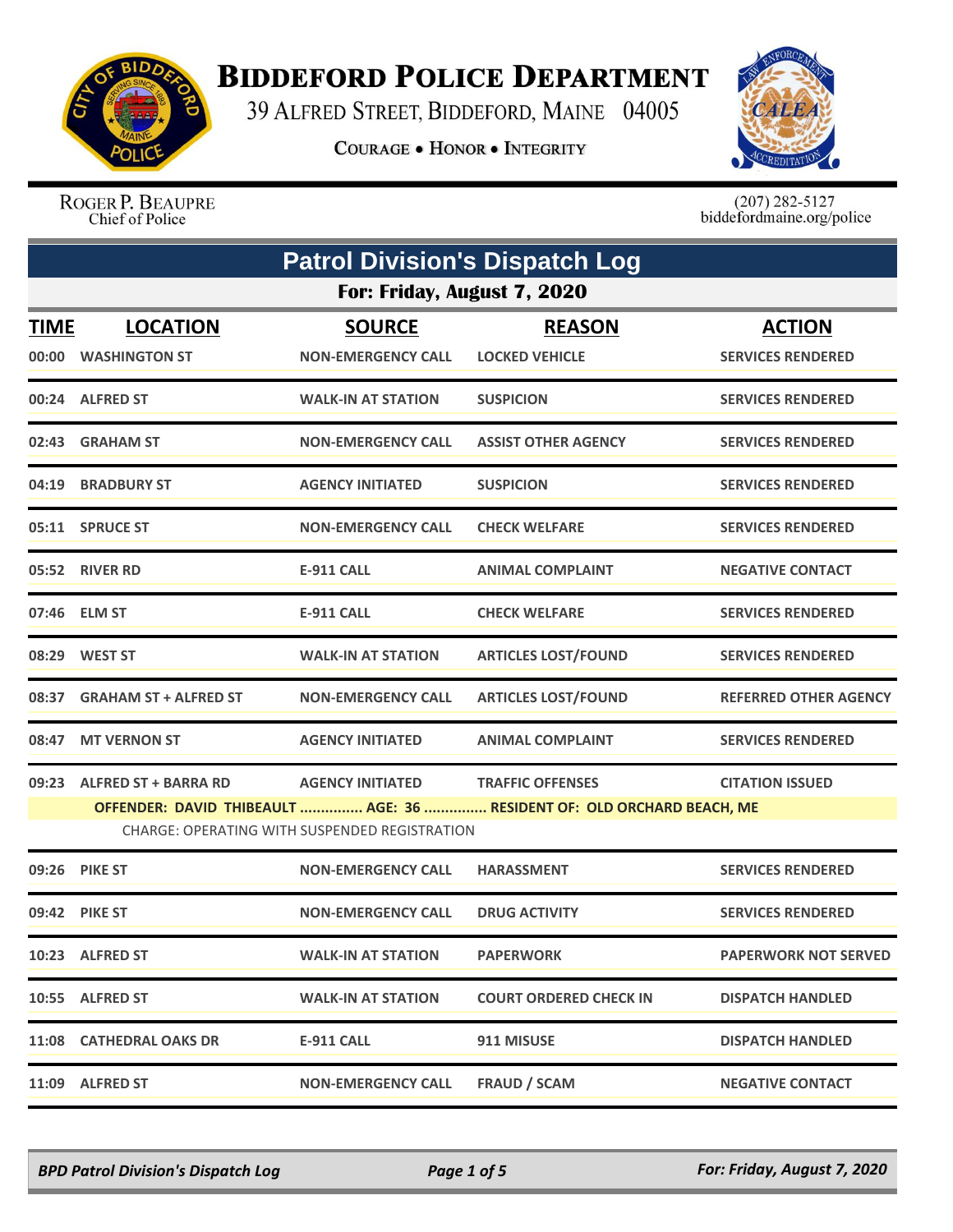| <b>TIME</b> | <b>LOCATION</b>                 | <b>SOURCE</b>             | <b>REASON</b>              | <b>ACTION</b>            |
|-------------|---------------------------------|---------------------------|----------------------------|--------------------------|
|             | 11:10 GRANITE ST                | <b>NON-EMERGENCY CALL</b> | <b>CIVIL COMPLAINT</b>     | <b>CIVIL COMPLAINT</b>   |
|             | 11:12 ALFRED ST                 | <b>WALK-IN AT STATION</b> | <b>PAPERWORK</b>           | <b>SERVICES RENDERED</b> |
|             | 11:24 EMERY ST                  | <b>E-911 CALL</b>         | <b>CIVIL COMPLAINT</b>     | <b>CIVIL COMPLAINT</b>   |
|             | 11:24 ROCKY WAY                 | <b>E-911 CALL</b>         | 911 MISUSE                 | <b>SERVICES RENDERED</b> |
|             | 11:26 BAYBERRY RD               | <b>E-911 CALL</b>         | 911 MISUSE                 | <b>SERVICES RENDERED</b> |
|             | 11:32 MARINER WAY               | <b>E-911 CALL</b>         | <b>CHECK WELFARE</b>       | <b>REPORT TAKEN</b>      |
|             | 11:44 COTTAGE ST                | <b>NON-EMERGENCY CALL</b> | <b>SUSPICION</b>           | <b>NO VIOLATION</b>      |
|             | 12:08 HARDING ST                | <b>NON-EMERGENCY CALL</b> | <b>ARTICLES LOST/FOUND</b> | <b>REPORT TAKEN</b>      |
|             | 12:13 SOUTH ST                  | <b>NON-EMERGENCY CALL</b> | <b>THEFT</b>               | <b>REPORT TAKEN</b>      |
|             | 12:21 PAQUIN AVE                | <b>AGENCY INITIATED</b>   | <b>TRAFFIC OFFENSES</b>    | <b>WARNING ISSUED</b>    |
|             | 12:29 SOUTH ST + MAY ST         | <b>AGENCY INITIATED</b>   | <b>TRAFFIC OFFENSES</b>    | <b>WARNING ISSUED</b>    |
|             | 12:36 SOUTH ST + MT PLEASANT ST | <b>AGENCY INITIATED</b>   | <b>TRAFFIC OFFENSES</b>    | <b>WARNING ISSUED</b>    |
|             | 12:36 POMERLEAU ST              | <b>NON-EMERGENCY CALL</b> | <b>CRIMINAL MISCHIEF</b>   | <b>REPORT TAKEN</b>      |
|             | 12:41 POOL ST                   | <b>WALK-IN AT STATION</b> | <b>ARTICLES LOST/FOUND</b> | <b>SERVICES RENDERED</b> |
|             | 12:45 MCKENNEY DR + SOUTH ST    | <b>AGENCY INITIATED</b>   | <b>TRAFFIC OFFENSES</b>    | <b>VSAC ISSUED</b>       |
|             | 13:12 SOUTH ST + WESTMORE AVE   | <b>AGENCY INITIATED</b>   | <b>TRAFFIC OFFENSES</b>    | <b>VSAC ISSUED</b>       |
|             | <b>13:16 BOULDER WAY</b>        | <b>NON-EMERGENCY CALL</b> | <b>SUSPICION</b>           | <b>NO VIOLATION</b>      |
|             | 13:20 MAPLEWOOD AVE + SOUTH ST  | <b>AGENCY INITIATED</b>   | <b>TRAFFIC OFFENSES</b>    | <b>WARNING ISSUED</b>    |
|             | 13:29 SOUTH ST + MAPLEWOOD AVE  | <b>AGENCY INITIATED</b>   | <b>TRAFFIC OFFENSES</b>    | <b>WARNING ISSUED</b>    |
|             | 13:34 ELM ST                    | <b>NON-EMERGENCY CALL</b> | <b>FRAUD / SCAM</b>        | <b>REPORT TAKEN</b>      |
|             | 13:38 EMERY ST                  | <b>WALK-IN AT STATION</b> | <b>PAPERWORK</b>           | <b>PAPERWORK SERVED</b>  |
|             | 13:39 SOUTH ST                  | <b>AGENCY INITIATED</b>   | <b>TRAFFIC OFFENSES</b>    | <b>WARNING ISSUED</b>    |
|             | 13:49 SOUTH ST + WESTMORE AVE   | <b>AGENCY INITIATED</b>   | <b>TRAFFIC OFFENSES</b>    | <b>WARNING ISSUED</b>    |
|             | 13:51 ALFRED ST                 | <b>NON-EMERGENCY CALL</b> | <b>ALL OTHER</b>           | <b>DISPATCH HANDLED</b>  |
|             | 13:59 SOUTH ST                  | <b>AGENCY INITIATED</b>   | <b>TRAFFIC OFFENSES</b>    | <b>WARNING ISSUED</b>    |

*BPD Patrol Division's Dispatch Log Page 2 of 5 For: Friday, August 7, 2020*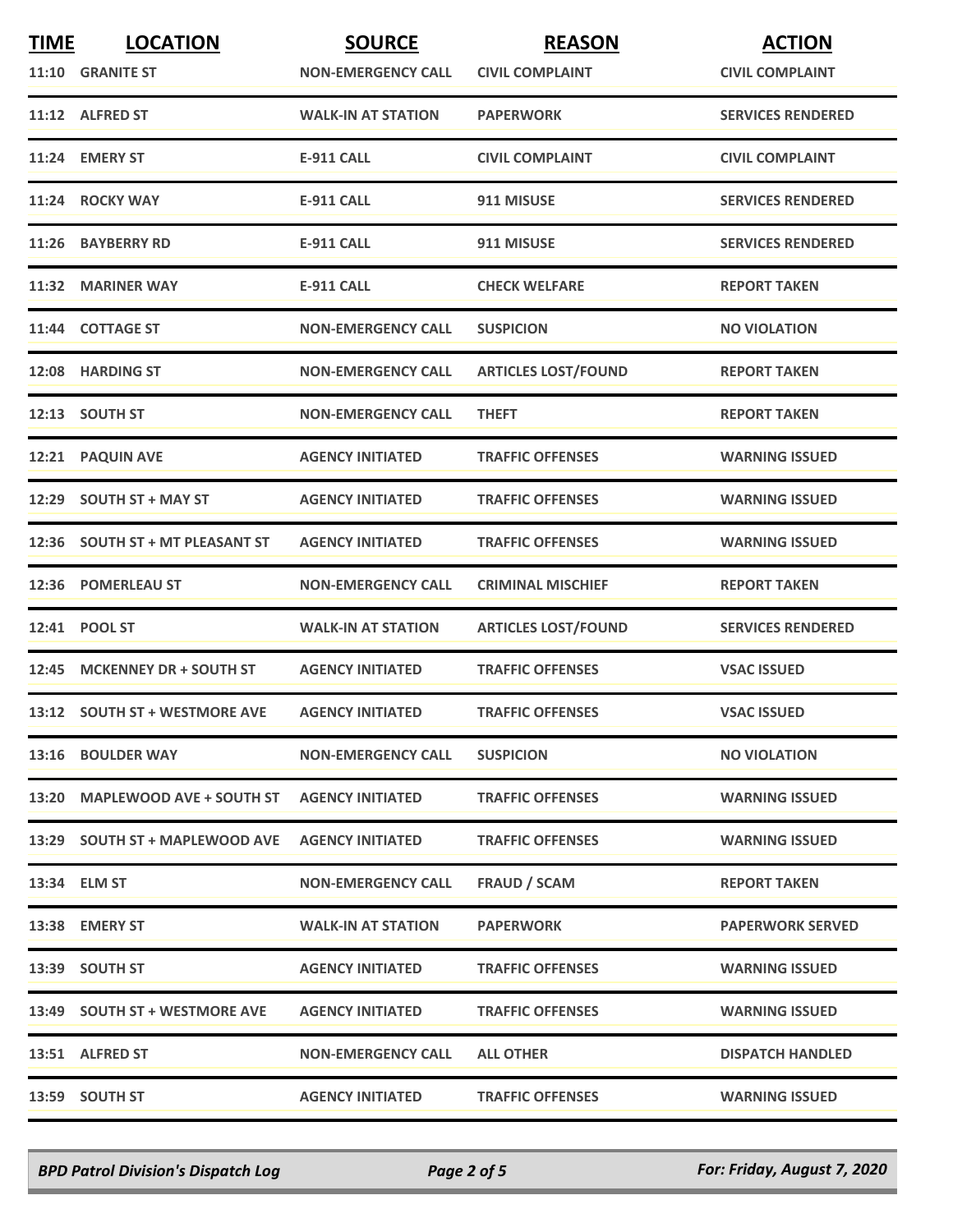| <b>TIME</b> | <b>LOCATION</b>                        | <b>SOURCE</b>                                        | <b>REASON</b>                                                                                          | <b>ACTION</b>             |
|-------------|----------------------------------------|------------------------------------------------------|--------------------------------------------------------------------------------------------------------|---------------------------|
|             | 14:09 ALFRED ST                        | <b>NON-EMERGENCY CALL</b>                            | <b>MESSAGE DELIVERY</b>                                                                                | <b>SERVICES RENDERED</b>  |
|             | 14:10 SOUTH ST + SOUTHVIEW DR          | <b>AGENCY INITIATED</b>                              | <b>TRAFFIC OFFENSES</b>                                                                                | <b>WARNING ISSUED</b>     |
|             | 14:23 GREEN ST                         | <b>NON-EMERGENCY CALL</b>                            | <b>VIOL PROTECTION FROM ABUSE</b><br>OFFENDER: SCOTT R FORBES  AGE: 57  RESIDENT OF: KENNEBUNKPORT, ME | <b>CITATION ISSUED</b>    |
|             | CHARGE: VIOLATING CONDITION OF RELEASE | <b>CHARGE: VIOLATING PROTECTION FROM ABUSE ORDER</b> |                                                                                                        |                           |
|             | 14:24 GRANITE ST + WEST ST             | <b>AGENCY INITIATED</b>                              | <b>TRAFFIC OFFENSES</b>                                                                                | <b>WARNING ISSUED</b>     |
|             | 14:31 WEST ST                          | <b>AGENCY INITIATED</b>                              | <b>TRAFFIC OFFENSES</b>                                                                                | <b>WARNING ISSUED</b>     |
|             | 14:38 WEST ST + MARION AVE             | <b>AGENCY INITIATED</b>                              | <b>TRAFFIC OFFENSES</b>                                                                                | <b>WARNING ISSUED</b>     |
|             | 14:46 WEST ST + CENTURY DR             | <b>AGENCY INITIATED</b>                              | <b>TRAFFIC OFFENSES</b>                                                                                | <b>WARNING ISSUED</b>     |
|             | 14:54 WEST MYRTLE ST                   | <b>WALK-IN AT STATION</b>                            | <b>PAPERWORK</b>                                                                                       | <b>SERVICES RENDERED</b>  |
|             | <b>15:05 HILL ST</b>                   | <b>AGENCY INITIATED</b>                              | <b>TRAFFIC OFFENSES</b>                                                                                | <b>WARNING ISSUED</b>     |
|             | 15:06 OAK PL                           | <b>NON-EMERGENCY CALL</b>                            | <b>ESCORTS / RELAYS</b>                                                                                | <b>NO ACTION REQUIRED</b> |
|             | 15:11 SULLIVAN ST                      | <b>NON-EMERGENCY CALL</b>                            | <b>ARTICLES LOST/FOUND</b>                                                                             | <b>SERVICES RENDERED</b>  |
|             | <b>15:11 MAIN ST</b>                   | <b>E-911 CALL</b>                                    | 911 MISUSE                                                                                             | <b>DISPATCH HANDLED</b>   |
|             | 15:14 HILL ST                          | <b>AGENCY INITIATED</b>                              | <b>TRAFFIC OFFENSES</b>                                                                                | <b>WARNING ISSUED</b>     |
|             | 15:24 POOL ST                          | <b>AGENCY INITIATED</b>                              | <b>TRAFFIC OFFENSES</b>                                                                                | <b>WARNING ISSUED</b>     |
|             | 15:35 POOL ST                          | <b>AGENCY INITIATED</b>                              | <b>TRAFFIC OFFENSES</b>                                                                                | <b>WARNING ISSUED</b>     |
|             | 15:41 POOL ST                          | <b>AGENCY INITIATED</b>                              | <b>TRAFFIC OFFENSES</b>                                                                                | <b>WARNING ISSUED</b>     |
|             | 15:41 ALFRED ST                        | <b>AGENCY INITIATED</b>                              | <b>CHECK WELFARE</b>                                                                                   | <b>SERVICES RENDERED</b>  |
|             | <b>15:42 DARTMOUTH ST</b>              | E-911 CALL                                           | 911 MISUSE                                                                                             | <b>DISPATCH HANDLED</b>   |
|             | 15:47 POOL ST                          | <b>AGENCY INITIATED</b>                              | <b>TRAFFIC OFFENSES</b>                                                                                | <b>WARNING ISSUED</b>     |
|             | 15:52 PRECOURT ST + ALFRED ST          | <b>E-911 CALL</b>                                    | <b>CHECK WELFARE</b>                                                                                   | <b>SERVICES RENDERED</b>  |
|             | 15:54 POOL ST                          | <b>AGENCY INITIATED</b>                              | <b>TRAFFIC OFFENSES</b>                                                                                | <b>VSAC ISSUED</b>        |
|             | 16:00 OAK PL                           | <b>NON-EMERGENCY CALL</b>                            | <b>ASSIST OTHER AGENCY</b>                                                                             | <b>SERVICES RENDERED</b>  |
|             | 16:32 POOL ST                          | <b>E-911 CALL</b>                                    | 911 MISUSE                                                                                             | <b>NO ACTION REQUIRED</b> |

*BPD Patrol Division's Dispatch Log Page 3 of 5 For: Friday, August 7, 2020*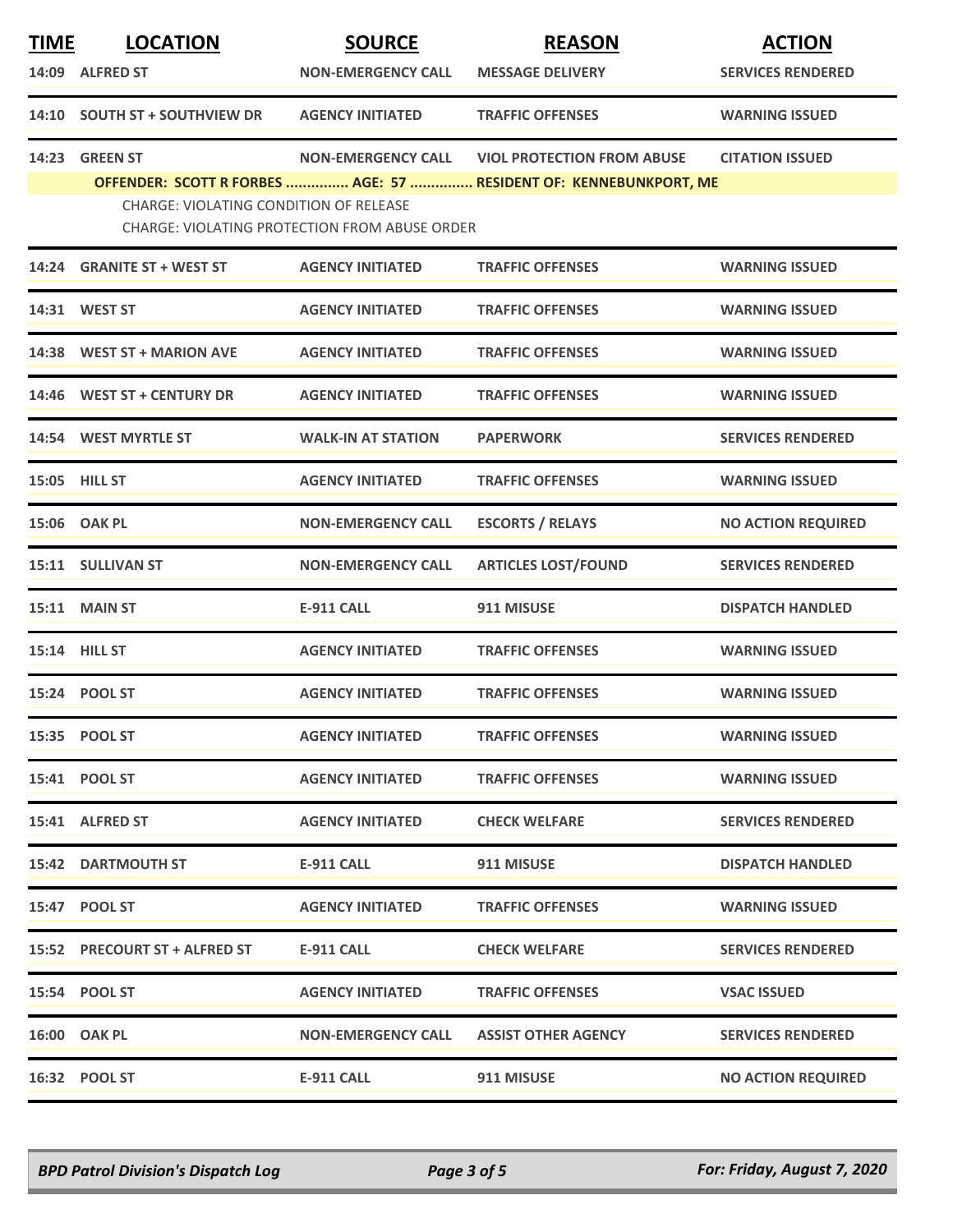| <b>TIME</b> | <b>LOCATION</b>                                                                                                | <b>SOURCE</b>             | <b>REASON</b>                                                            | <b>ACTION</b>                |
|-------------|----------------------------------------------------------------------------------------------------------------|---------------------------|--------------------------------------------------------------------------|------------------------------|
|             | 16:36 BENSON RD                                                                                                | <b>E-911 CALL</b>         | 911 MISUSE                                                               | <b>DISPATCH HANDLED</b>      |
|             | 16:36 ELM ST                                                                                                   | <b>NON-EMERGENCY CALL</b> | <b>HARASSMENT</b>                                                        | <b>SERVICES RENDERED</b>     |
|             | 16:42 ALFRED ST                                                                                                | <b>AGENCY INITIATED</b>   | <b>ALL OTHER</b>                                                         | <b>NO ACTION REQUIRED</b>    |
|             | 17:14 PEARL ST                                                                                                 | <b>E-911 CALL</b>         | 911 MISUSE                                                               | <b>DISPATCH HANDLED</b>      |
|             | 17:15 POOL ST                                                                                                  | <b>AGENCY INITIATED</b>   | <b>DISABLED VEHICLE</b>                                                  | <b>SERVICES RENDERED</b>     |
|             | 17:22 ALFRED ST                                                                                                | <b>AGENCY INITIATED</b>   | <b>OUT FOR FOLLOW UP</b>                                                 | <b>SERVICES RENDERED</b>     |
|             | <b>CHARGE: DRIVING TO ENDANGER</b><br><b>CHARGE: RECKLESS CONDUCT</b><br>CHARGE: OUI (DRUGS OR COMBO), 1 PRIOR |                           | OFFENDER: NICHOLAS ANDREW DESMARAIS  AGE: 24  RESIDENT OF: BIDDEFORD, ME |                              |
|             | 17:22 FRANKLIN ST                                                                                              | <b>E-911 CALL</b>         | <b>MEDICAL</b>                                                           | <b>CITATION ISSUED</b>       |
|             | <b>CHARGE: VIOLATING CONDITION OF RELEASE</b>                                                                  |                           | OFFENDER: JOHN JOSEPH DODGE  AGE: 64  RESIDENT OF: BIDDEFORD, ME         |                              |
|             |                                                                                                                |                           |                                                                          |                              |
|             | 17:29 WEST ST                                                                                                  | <b>E-911 CALL</b>         | 911 MISUSE                                                               | <b>DISPATCH HANDLED</b>      |
|             | 17:50 BOULDER WAY                                                                                              | <b>E-911 CALL</b>         | <b>ANIMAL COMPLAINT</b>                                                  | <b>NO ACTION REQUIRED</b>    |
|             | 17:57 MAIN ST                                                                                                  | <b>E-911 CALL</b>         | 911 MISUSE                                                               | <b>DISPATCH HANDLED</b>      |
|             | 18:00 ELM ST                                                                                                   | <b>NON-EMERGENCY CALL</b> | <b>ROAD HAZARD</b>                                                       | <b>REFERRED OTHER AGENCY</b> |
|             | 18:02 ELM ST                                                                                                   | <b>NON-EMERGENCY CALL</b> | <b>THEFT</b>                                                             | <b>UNFOUNDED</b>             |
|             | 18:10 BIDDEFORD GATEWAY CTR                                                                                    | <b>E-911 CALL</b>         | 911 MISUSE                                                               | <b>SERVICES RENDERED</b>     |
|             | 18:12 SACO FALLS WAY                                                                                           | <b>NON-EMERGENCY CALL</b> | <b>DRUG</b>                                                              | <b>NO ACTION REQUIRED</b>    |
|             | 18:32 GEORGE ST                                                                                                | E-911 CALL                | 911 MISUSE                                                               | <b>DISPATCH HANDLED</b>      |
|             | 18:34 ALFRED ST + MAINE TPKE                                                                                   | <b>AGENCY INITIATED</b>   | <b>TRAFFIC OFFENSES</b>                                                  | <b>WARNING ISSUED</b>        |
|             | 18:43 ALFRED ST                                                                                                | <b>AGENCY INITIATED</b>   | <b>TRAFFIC OFFENSES</b>                                                  | <b>WARNING ISSUED</b>        |
|             | 18:51 ALFRED ST                                                                                                | <b>AGENCY INITIATED</b>   | <b>TRAFFIC OFFENSES</b>                                                  | <b>WARNING ISSUED</b>        |
|             | 18:52 ALFRED ST                                                                                                | <b>AGENCY INITIATED</b>   | <b>PAPERWORK</b>                                                         | <b>SERVICES RENDERED</b>     |
|             | 19:17 ELM ST                                                                                                   | <b>NON-EMERGENCY CALL</b> | <b>JUVENILE OFFENSES</b>                                                 | <b>SERVICES RENDERED</b>     |
|             | 19:57 GRANITE ST                                                                                               | <b>AGENCY INITIATED</b>   | <b>TRAFFIC OFFENSES</b>                                                  | <b>WARNING ISSUED</b>        |
|             | 20:10 ELM ST                                                                                                   | <b>NON-EMERGENCY CALL</b> | <b>CIVIL COMPLAINT</b>                                                   | <b>CIVIL COMPLAINT</b>       |

*BPD Patrol Division's Dispatch Log Page 4 of 5 For: Friday, August 7, 2020*